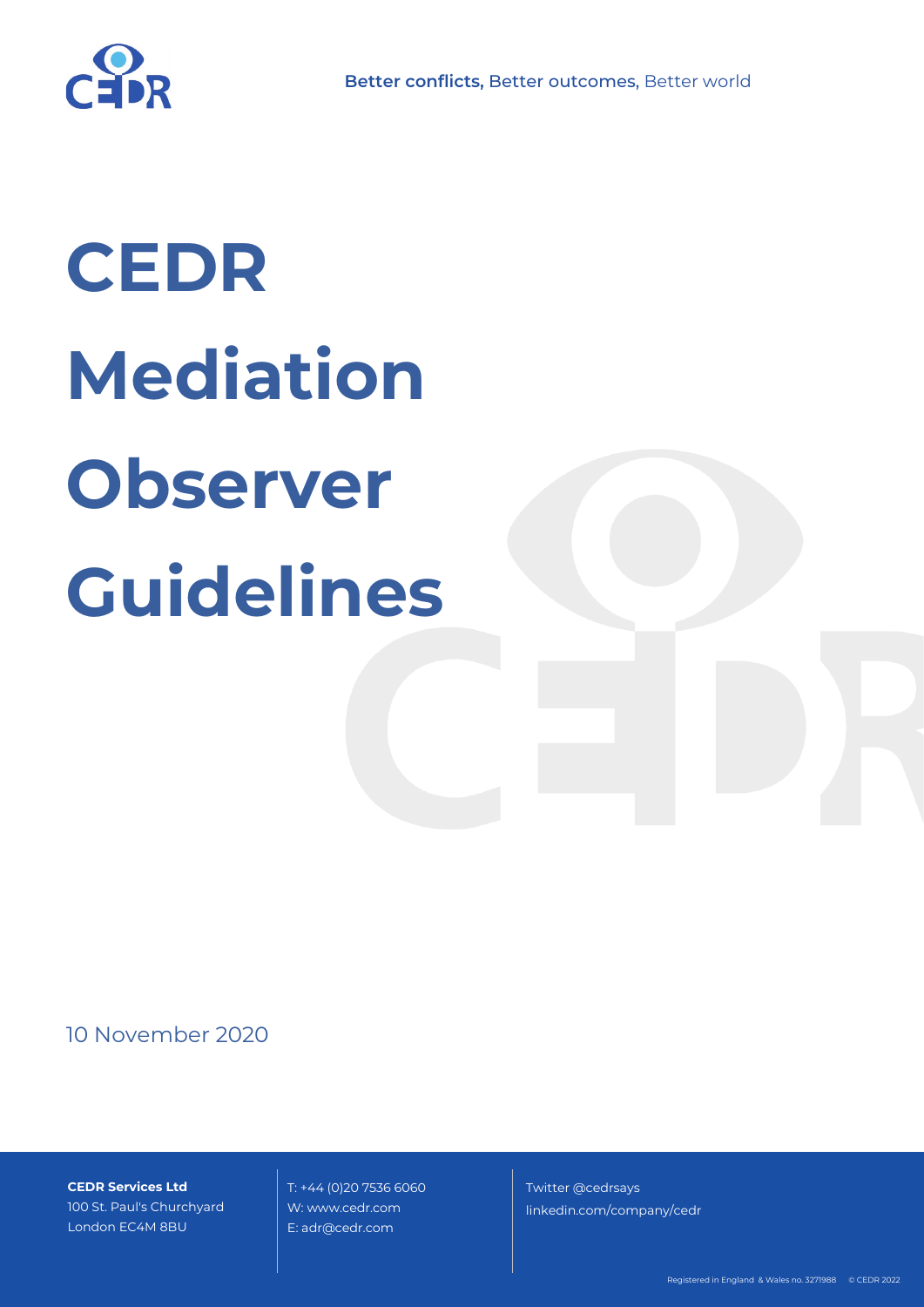

#### **Purpose of Observer's Appointment**

The purpose of observer appointments is to give the observer an opportunity to:

- 1. experience a real-life mediation; and
- 2. observe and learn from the mediator, in an apprenticeship type atmosphere aimed at developing the observer through experience.

#### **CEDR Code of Conduct for Third Party Neutrals**

All observers are required to adhere to [the CEDR Code of Conduct for Third Party Neutrals.](https://www.cedr.com/wp-content/uploads/2020/01/Code-of-Conduct-for-Third-Party-Neutrals.pdf)

#### **Appointment of Observers**

The following criteria are used when appointing an observer:

- 1. Participation in MyCEDR Membership.
- 2. Length of time an observer has been on the waiting list.
- 3. If the mediation is taking place in person, the proximity of the mediation location to where the observer is based. This does not apply to mediations taking place over video conference.

On average observers can expect to wait up to 12 months for an opportunity to observe. Therefore, we recommend that trained mediators seeking experience, source their own opportunities to observe mediations where possible.

#### **Notification**

The amount of notice provided by parties prior to booking a mediation can vary widely, from as little as 48 hours of notice, to one to two months. On average CEDR receive 7-10 days' notice of a mediation.

**CEDR Services Ltd** 100 St. Paul's Churchyard London EC4M 8BU

 T: +44 (0)20 7536 6060 W: www.cedr.com E: adr@cedr.com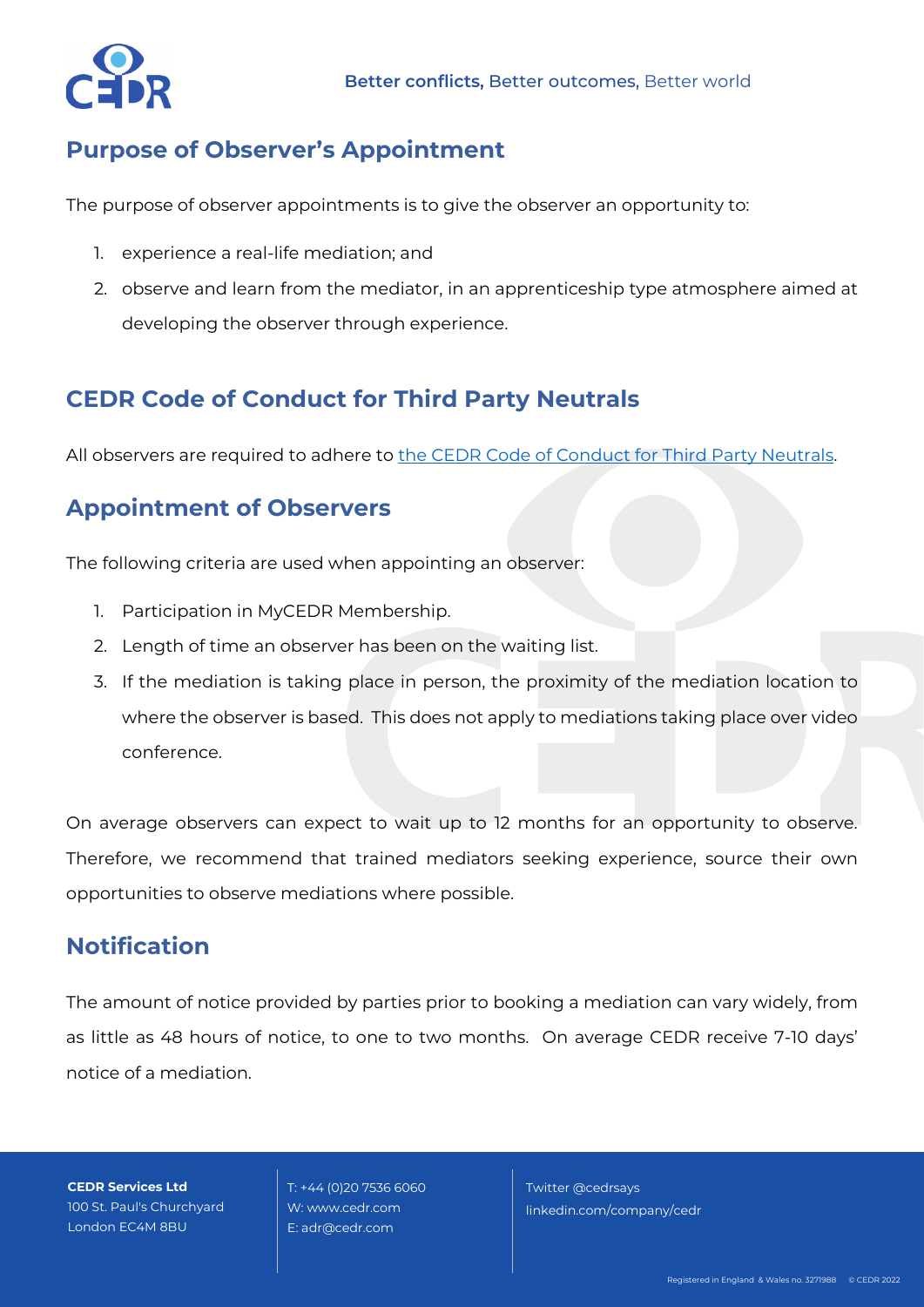

CEDR will seek to provide as much notice as possible. Please note the following:

- 1. All observations will be advertised through the Mediation Observer Portal.
- 2. It is likely that you will receive only a few days' notice of an opportunity to observe.
- 3. If the parties to a mediation withdraw consent to having an observer attend then your observation will be cancelled. In these circumstances, you will be placed back at the top of the observer waiting list for the next opportunity.
- 4. Prior to accepting an observership, all observers must run a conflict check and confirm to CEDR that he or she has not interacted with either party.

In the exceptional circumstance where an observership is cancelled, the mediator should ensure that the cancellation is communicated to CEDR and to the observer. The observer will then be eligible to be appointed to another mediation.

## **Pre-Mediation**

Prior to the mediation:

- 1. The observer must sign the Mediation Agreement prior to receiving any materials and attending the mediation. Please take special note of the confidentiality provisions.
- 2. The mediator will make contact with the observer prior to the mediation at an appropriate time.
- 3. The mediator should consider how to build a working relationship with the observer, by telephone or meeting, to discuss the case and to clarify the ground rules that the observer should follow during the mediation.
- 4. The parties are requested to provide case summaries and supporting documents to each other and the mediator. If the parties agree, the mediator will send the observer copies of the case summaries for the observer's reference.
- 5. The mediator usually contacts the parties before the mediation. Where possible the mediator will invite the observer to any pre-mediation calls. Please note that the

**CEDR Services Ltd** 100 St. Paul's Churchyard London EC4M 8BU

 T: +44 (0)20 7536 6060 W: www.cedr.com E: adr@cedr.com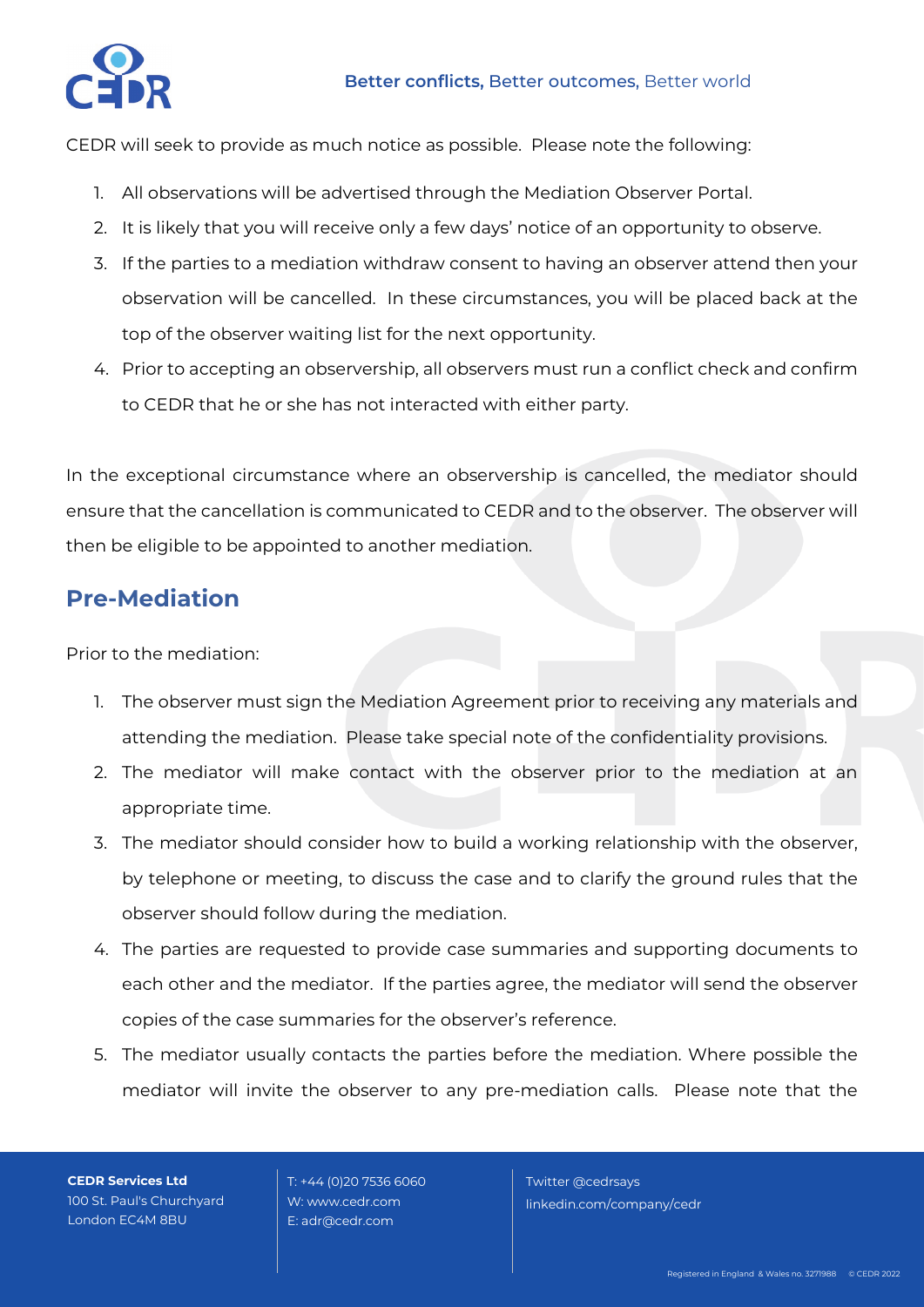

observer's availability will not be taken into account for scheduling these calls. In the event that the observer does not attend these calls the mediator will provide a briefing prior to the mediation.

- 6. On occasions where the mediation is arranged at short notice it may not be possible to provide the observer with any documentation in advance or for the observer to attend the pre-mediation calls.
- 7. The observer must not make any contact with the parties whatsoever.
- 8. Where the mediation is taking place using a video conferencing platform, the observer should familiarise him or herself with the use of the platform, its settings and functionality.

# **At the Mediation**

On the day of the mediation:

- 1. The observer should arrive in plenty of time to assist the mediator:
	- a. For in person mediations in arranging rooms, checking facilities, etc.; and
	- b. For video conference mediations in setting-up and testing the technology.
- 2. The observer should always work within the guidelines/ground rules agreed before the mediation.
- 3. The mediator and observer should introduce themselves to the parties and spend time with them in their rooms when they arrive.
- 4. The mediator might ask the observer to:
	- a. Provide logistical back-up, e.g. arrange refreshments, act as a time keeper, take notes, address technical issues, liaise with the parties when a private session for another party is over-running; and
	- b. Assist the mediator in the private session discussions with the parties including, for example writing up a flipchart between sessions (in-person or virtually), share thoughts and observations of the mediation.

**CEDR Services Ltd** 100 St. Paul's Churchyard London EC4M 8BU

 T: +44 (0)20 7536 6060 W: www.cedr.com E: adr@cedr.com